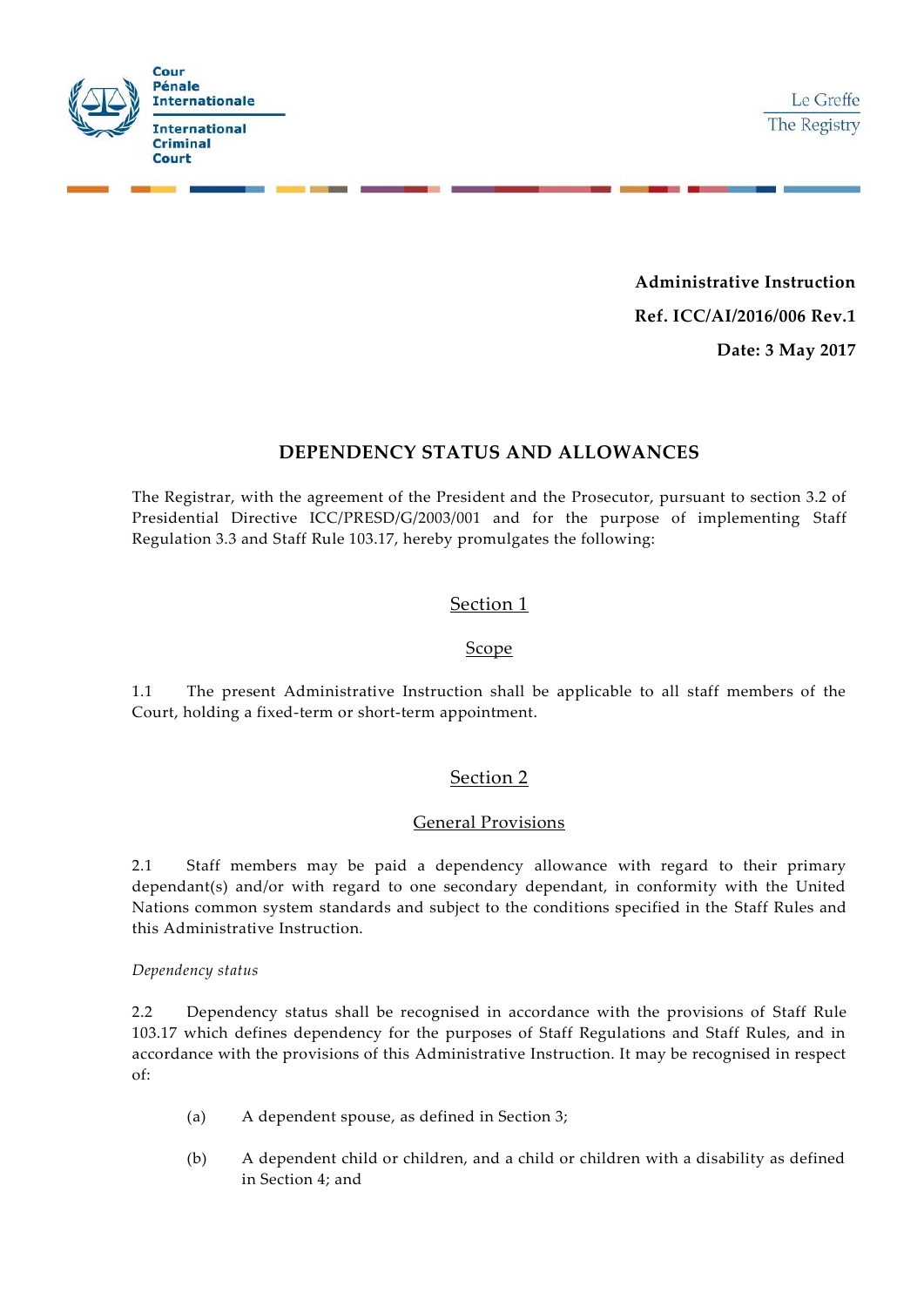### (c) A secondary dependant, as defined in Section 6.

#### *Dependency allowances*

2.3 The present Administrative Instruction defines the conditions under which dependency allowances may be paid in respect of recognised dependants.

#### *Eligibility for dependency allowances*

2.4 Eligible staff members holding a fixed-term or a short-term appointment shall be entitled to receive dependency allowances provided the conditions of this Administrative Instruction are met.

2.5 When a staff member is married to or in a legally recognised partnership with, or has a child or children with, another staff member of the Court or from another organisation that applies the United Nations common system, or similar system, only one may claim dependency allowances for dependent children emanating from that relationship. The recipient of dependency allowances shall be the spouse having the higher salary level, unless this staff member holds a short-term appointment. Either or both spouses may claim for a secondary dependant as defined in Section 6.1.

2.6 When a staff member is divorced or legally separated from another staff member, the determination of who will receive the dependency allowance for the child(ren) will be based on which of the staff members has legal custody of the child(ren). In case of shared legal custody, Section 2.5 shall apply.

#### *Submission of applications for dependency allowances*

2.7 Applications for dependency allowances shall be submitted using the appropriate form and shall be supported by satisfactory documentary evidence. Subsequently, certification of personal status for dependency allowances shall be made on a yearly basis in accordance with the procedures set out by the Human Resources Section.

#### *Obligation to report changes*

2.8 Staff members shall be responsible for reporting any change in the status of a dependant that may affect the payment of the respective dependency allowances.

2.9 Staff members shall immediately provide written notification to the Human Resources Section of any changes in the following factors that formed the basis for the eligibility of existing dependency allowances, namely:

(a) their marital status or personal status, including conditions related to the recognition as a single parent;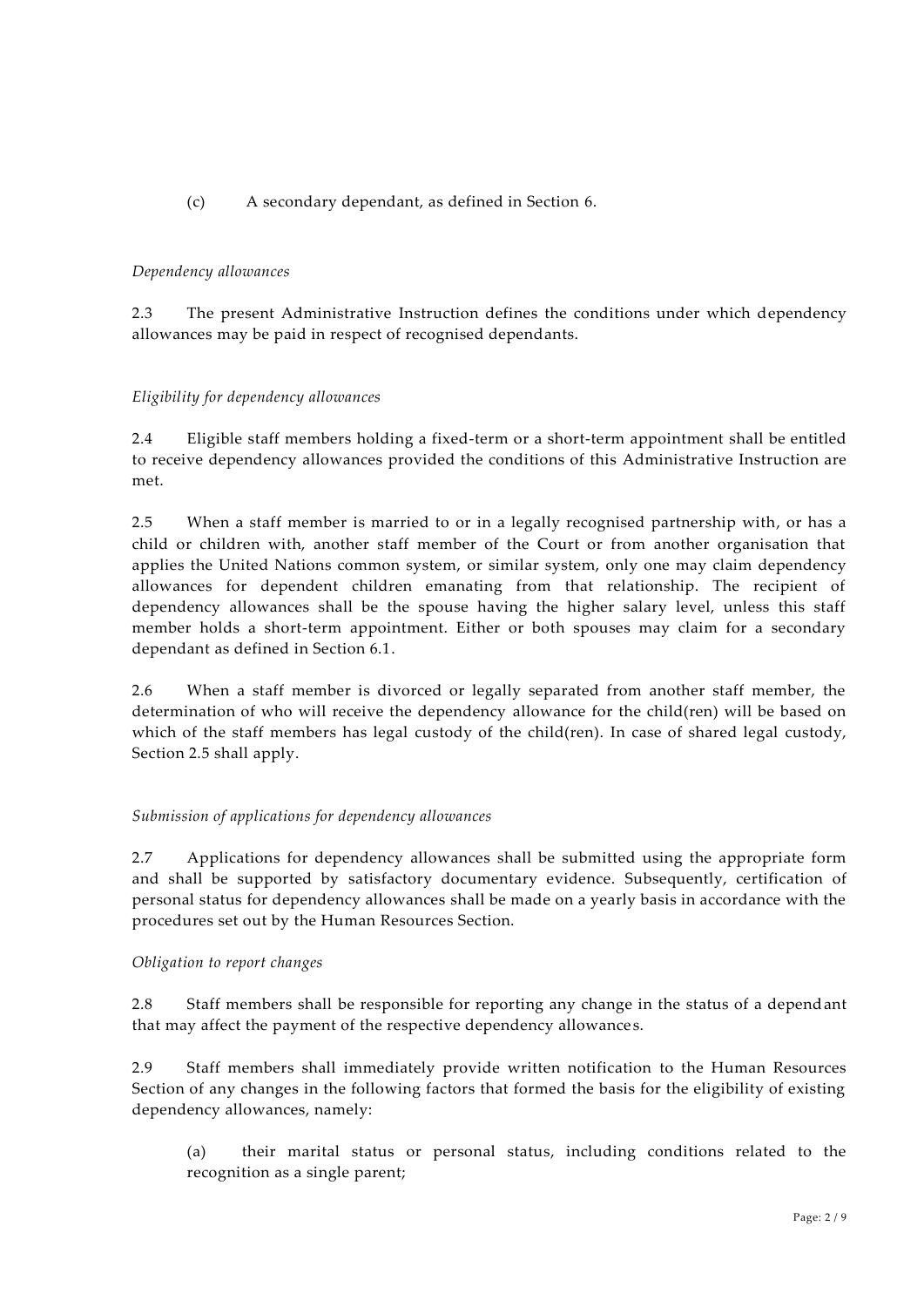(b) the status of their dependants, including all annual gross earnings, school attendance and marital status of their dependants, as applicable.

#### *Certification of dependency or personal status*

2.10 The primary responsibility for self-certification rests with the staff member and not the Court. A staff member submitting a certification for dependency or personal status shall attest to understanding and meeting the requisite eligibility criteria. The staff member shall also attest to the accuracy of the information provided in his or her application for dependency allowances. Staff members are expected to understand the consequences of submitting unsubstantiated, incomplete or false information pursuant to Section 2.12.

#### *Monitoring and compliance*

2.11 The Human Resources Section will be responsible for conducting periodic monitoring and compliance exercises to verify, to the extent possible, the accuracy of the data and information provided by the staff member on his or her application for dependency allowances. As part of the monitoring process, the Court may review the requested documentation and verify the information in the application in any other relevant way, which may include contacting other individuals.

2.12 In addition to self-certification, staff members may be required to support their applications for dependency allowances with documentary evidence. Should such documentary evidence be requested, staff members will be required to submit the requested documentation or information within 30 calendar days of the initial request. Failure to provide the requested information or documentation within the applicable time frame or to report changes as detailed in Section 2.9 above, or falsification of the information or documentation provided, may result in one or more of the following:

- (a) Immediate termination of the dependency allowance(s), as applicable;
- (b) Recovery of dependency allowance(s) previously paid by the Court;
- (c) Any other administrative and/or disciplinary measures in accordance with Chapter X of the Staff Rules.

# Section 3

#### Dependent Spouse

3.1 "Spouse" is a partner either by marriage recognised as valid under the law of the country of nationality of a staff member, or under the law of the host State, or by domestic partnership recognised as valid under the law of the country of his or her nationality or under the law of the host State.

3.2 A spouse shall be recognised as a "dependent spouse" when the following conditions are met: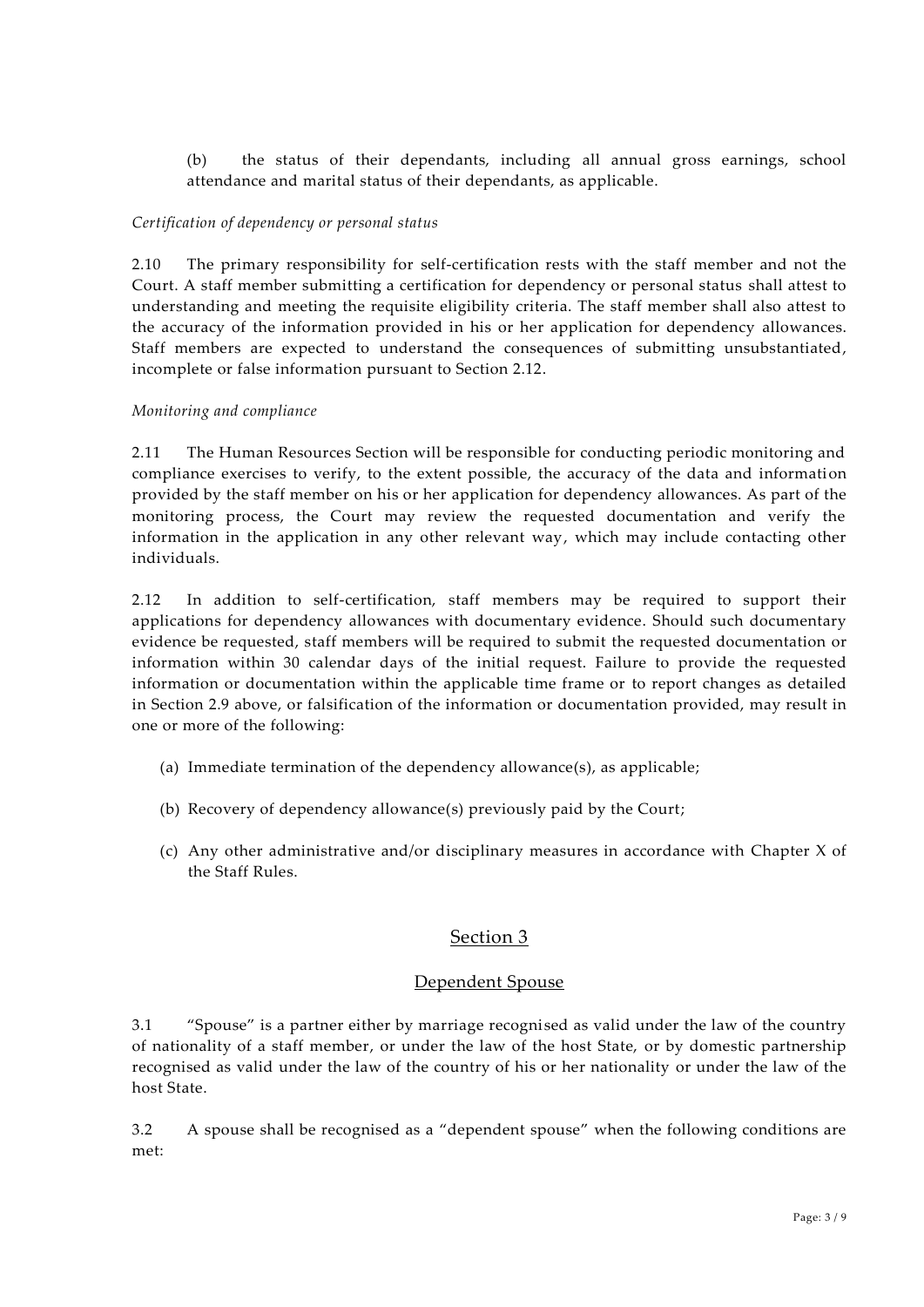(a) For staff members in the General Service category, the spouse's annual gross earnings, if any, do not exceed the lowest entry level of the General Service gross salary scale in force on 1 January of the year concerned for the duty station in the country of the spouse's place of work. In duty stations where more than one salary scale is in force, the most recently issued salary scale shall apply for determining the threshold amount;

(b) For staff members in the Professional and higher categories, the spouse's annual gross earnings, if any, do not exceed the higher of:

- (i) The amount determined under Section 3.2(a); or
- (ii) The gross salary for the lowest entry level in force on 1 January of the year concerned at the base of the salary system, i.e. G-2, step 1, for New York.

3.3 In cases where domestic law in a staff member's home country legally recognises more than one spouse, only one spouse shall be recognised for the purpose of dependency allowances.

3.4 The spouse of a staff member who is legally separated may be recognised as a dependent spouse only upon submission of satisfactory evidence of the provision of main and continuous financial support by the staff member that is equal to or exceeds the spouse allowance. The spouse's annual gross earnings, if any, shall not exceed the amounts determined under Sections  $3.2(a)$  or  $3.2(b)$ , as applicable.

3.5 All earnings received, including but not limited to pension income, such as retirement and disability benefits, and earnings resulting from investments, shall be included in the computation of the annual gross earnings under Section 3.2.

### *Dependent spouse allowance for staff in the Professional and higher categories*

3.6 Eligible staff members in the Professional and higher categories shall be paid a dependent spouse allowance equivalent to six (6) per cent of net remuneration (net base salary and post adjustment) with respect to a dependent spouse.

### *Dependent spouse allowance for staff in the General Service category*

3.7 Eligible staff members in the General Service category shall be paid a dependent spouse allowance with respect to a dependent spouse when local conditions and/or the practices of comparator employers call for the establishment of such an allowance. The amount of this allowance, if any, shall be provided in the local salary scale applicable at the duty station.

### *Adjusted dependency allowance with respect to a spouse*

3.8 An adjusted dependency allowance with respect to a spouse may be paid to staff members in the Professional and higher categories or in the General Service category, with or without dependent children, in cases where the spouse's annual gross earnings exceed the threshold established under Section 3.2 but does not exceed the sum of:

(a) The earnings limit set out in Section 3.2; and

(b) The amount of the dependent spouse allowance that would have been paid if the spouse's gross earnings would not exceed the limit set out in Section 3.2.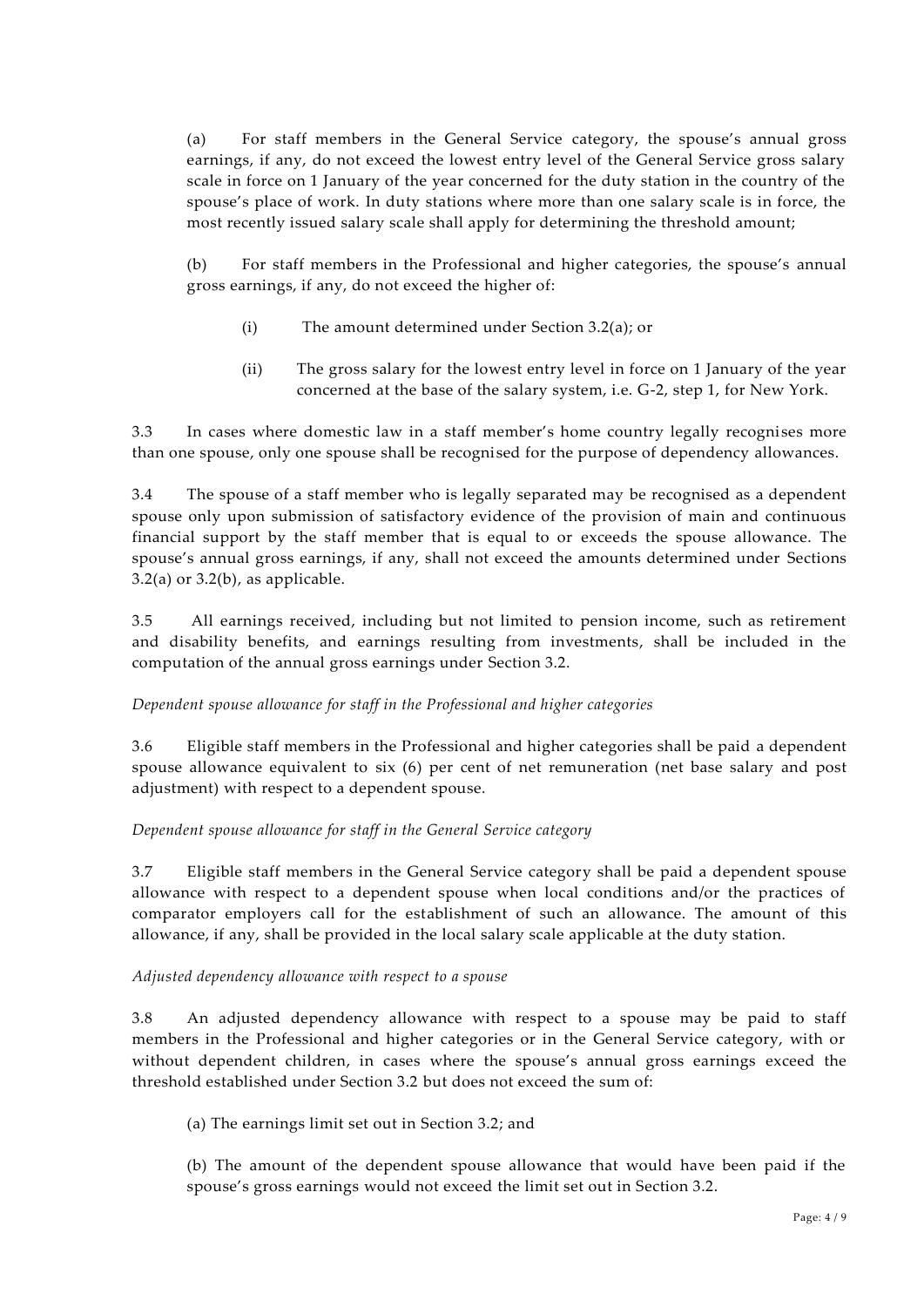3.9 The adjusted dependency allowance shall be equal to the amount by which the sum of the earnings limits established under Section 3.2 plus the appropriate dependent spouse allowance exceeds the spouse's annual gross earnings.

## Section 4

### Dependent Children

4.1 In accordance with Staff Rule 103.17 (a)(iv), a natural child, a legally adopted child, or a stepchild, provided the stepchild resides with the staff member, shall be recognised as a dependent child when the following conditions are met:

- (a) The child is under eighteen (18) years of age, or, if in full-time attendance at school, university or a similar educational institution, under twenty-one (21) years of age; and
- (b) The staff member establishes that he or she provides main and continuous support to the child.. This shall be done by the staff member's submission of a certification of financial support by the staff member that is equal to or exceeds the amount of the dependent child allowance. Such certification must be supported by satisfactory documentary evidence, if a child:
	- (i) Does not reside with the staff member;
	- (ii) Is married; or
	- (iii) Is recognised as a dependant under the special conditions defined in Section 4.2 below.

4.2 Other children, who fulfil the age, school attendance and support requirements specified in Section 4.1, may be recognised as dependent children under Staff Rule 103.17(a)(iv) when all the following requirements are met:

- (a) Legal adoption is not possible because there is no statutory provision for adoption or any prescribed court procedure for formal recognition of customary or *de facto* adoption in the staff member's country of nationality or country of permanent residence;
- (b) The child resides with the staff member;
- (c) The staff member can be regarded as having established a parental relationship with the child;
- (d) The child is not a brother or sister to the staff member; and
- (e) The number of children for which dependency allowance are claimed under the present subsection does not exceed three.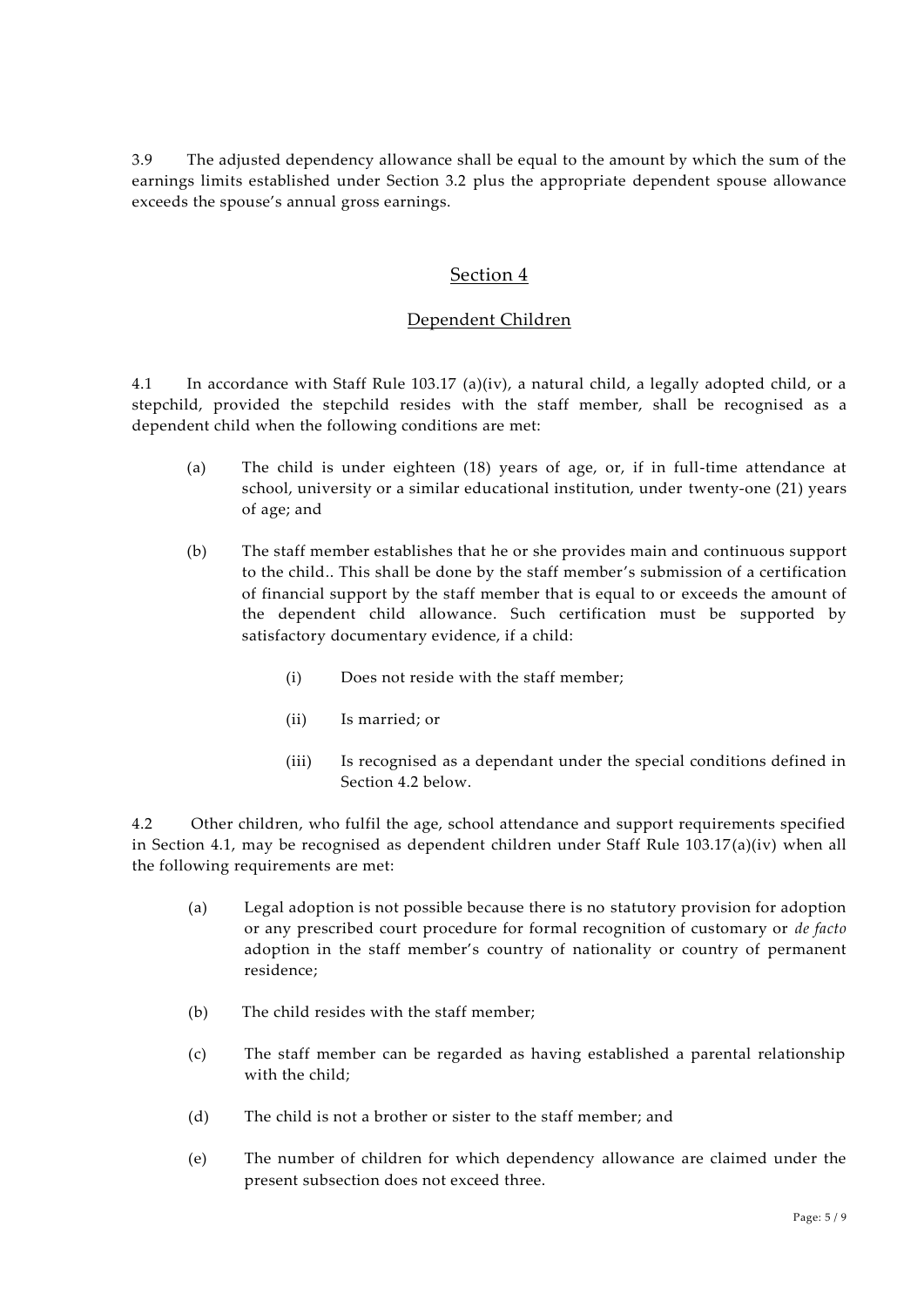4.3 The residency requirement shall be deemed fulfilled when a dependent child attends a boarding school or another educational institution under a similar arrangement.

#### *Governmental or similar dependency allowance for children*

4.4 Staff members shall declare any governmental or similar dependency allowance that they or their spouses, or any other person with whom a child resides, receive in respect of that dependent child. The amount of the benefit received shall be subtracted from the dependent child allowance payable by the Court on account of the dependent child or children. Receipt of a governmental or similar dependency allowance affects the amount of the dependency allowance only, not the dependency status of a child for other purposes under the Staff Regulations and Rules.

#### *Dependent child allowance for staff members in the Professional and higher categories*

4.5 Eligible staff members in the Professional and higher categories shall receive a dependent child allowance for each dependent child at a fixed amount approved by the United Nations General Assembly upon recommendation from the International Civil Service Commission.

4.6 Eligible staff members may be paid a single parent allowance or a transitional allowance with respect to the first child, *in lieu* of a dependent child allowance, as provided for in Section 5 below and in the Administrative Instruction ICC/AI/2016/007 Rev.1 ("*Transitional Measures for Implementation of the New Common System Compensation Package*").

### *Dependent child allowances for staff members in the General Service category*

4.7 Eligible staff members in the General Service category shall receive a dependent child allowance in an amount and under terms based on local conditions and/or the practices of comparator employers, taking into account the floor formula established by the United Nations General Assembly. The amount and conditions of the allowance, which may limit payment to a maximum number of six children, shall be provided in the local salary scale applicable at the duty station.

4.8 *In lieu* of the dependent child allowance set forth in Section 4.7, staff members in the General Service category, who are single parents under the terms established by the Registrar in consultation with the Prosecutor, shall receive a dependency allowance in respect of the first dependent child, when local conditions and/or the practices of comparator employers call for the establishment of such an allowance. The amount of this allowance, if any, shall be provided in the local salary scale applicable at the duty station.

#### *Dependency allowance with respect to a child or children with a disability*

4.9 A child who is certified by the Medical Officer of the Court as physically or mentally incapacitated for substantial gainful employment, either permanently or for a period expected to be of long duration, shall be recognised as a dependent child, regardless of the conditions of school attendance otherwise required under Section 4.1(a) and may continue to be recognised as a dependant after reaching age eighteen (18) or twenty-one (21), provided it is established in accordance with Section 4.1(b) that the staff member provides main and continuing support for the child.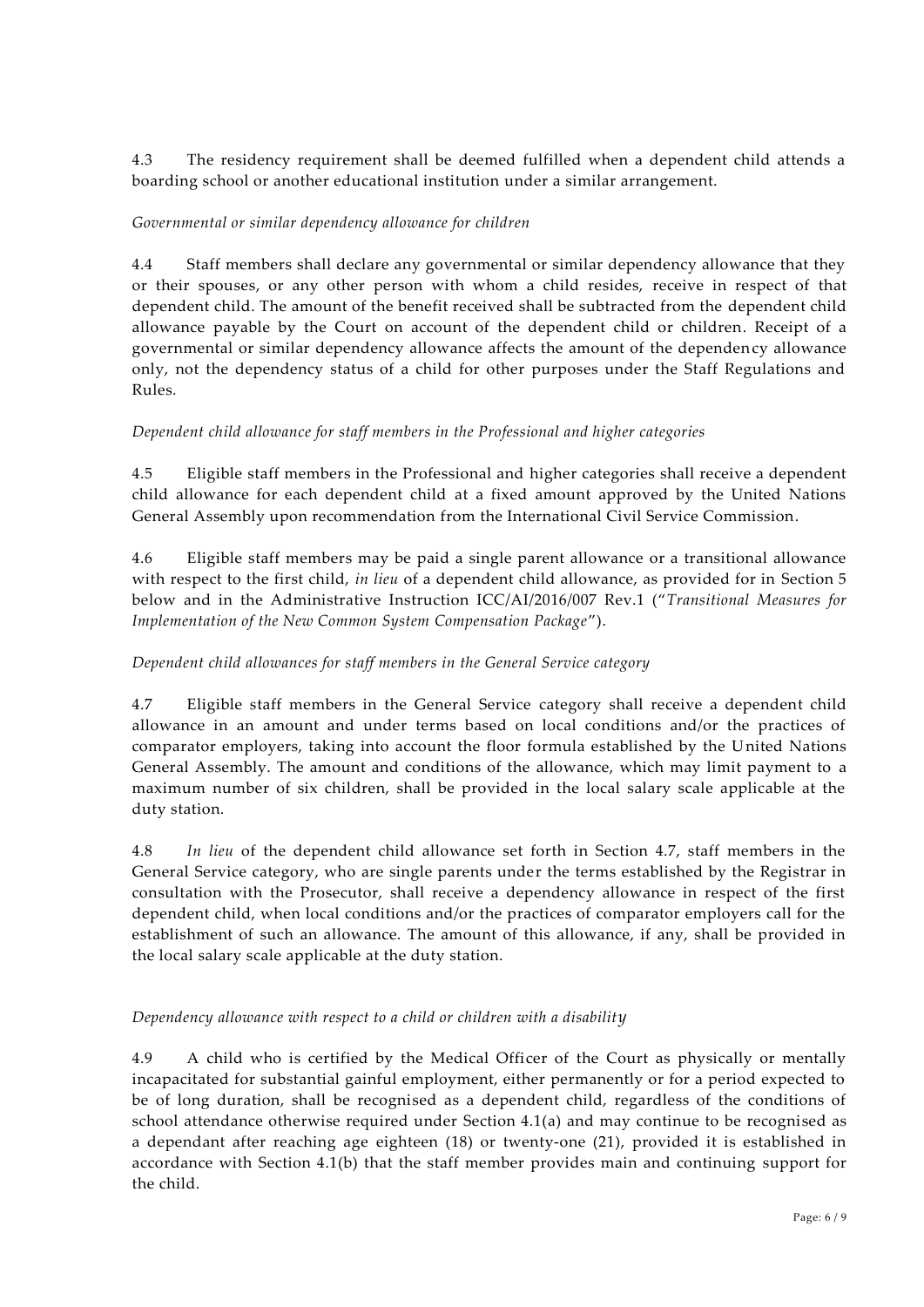4.10 In order for the United Nations Joint Staff Pension Fund to determine the eligibility of a child to receive a child disability benefit under article 36 of the Fund's Regulations, a staff member who is entitled to receive benefits from the Fund upon separation from service is required to ensure that the certification of the child with a disability under Section 4.8 above is reported to the Fund in writing by the Human Resources Section.

4.11 Staff members in the Professional and higher categories shall receive for a dependent child with a disability, as described in Section 4.8, a dependency allowance equal to:

- (a) Double the amount of the dependent child allowance, if they are entitled to receive a dependent child allowance with respect to that child; or
- (b) An additional payment in the amount of the dependent child allowance, if they are paid a single parent allowance or a transitional allowance on account of that child.

4.12 Staff members in the General Service category shall receive for a dependent child with a disability, as described in Section 4.8, a dependency allowance equal to double the amount of the regular dependent child allowance payable at the duty station where the staff member is serving.

4.13 At duty stations where a higher rate of dependency allowance is paid to staff members in the General Service category in respect of the first dependent child, and the first dependent child has a disability, as described in Section 4.8, the staff member shall receive for that child:

- (a) The higher amount of the dependent child allowance payable for the first dependent child; and
- (b) An amount equivalent to the dependent child allowance payable in respect of children other than the first dependent child.

*Governmental or similar dependency allowance for children with a disability*

4.14 Staff members shall declare any governmental or similar dependency allowance that they or their spouses, or any other person with whom a child resides, receive in respect of that dependent child with a disability. The amount of the benefit received shall be subtracted from the dependent child allowance payable by the Court on account of the dependent child or children with a disability. Receipt of a governmental or similar dependency allowance affects the amount of the dependency allowance only, not the dependency status of a child for other purposes under the Staff Regulations and Rules.

# Section 5

### Single Parent Allowance

*Single parent allowance for staff members in the Professional and higher categories*

5.1 A staff member in the Professional and higher categories whose personal status, as recognised by the Court in accordance with the applicable legal framework, is single, is legally separated from a spouse, is divorced or is widowed, and who is not cohabiting with the other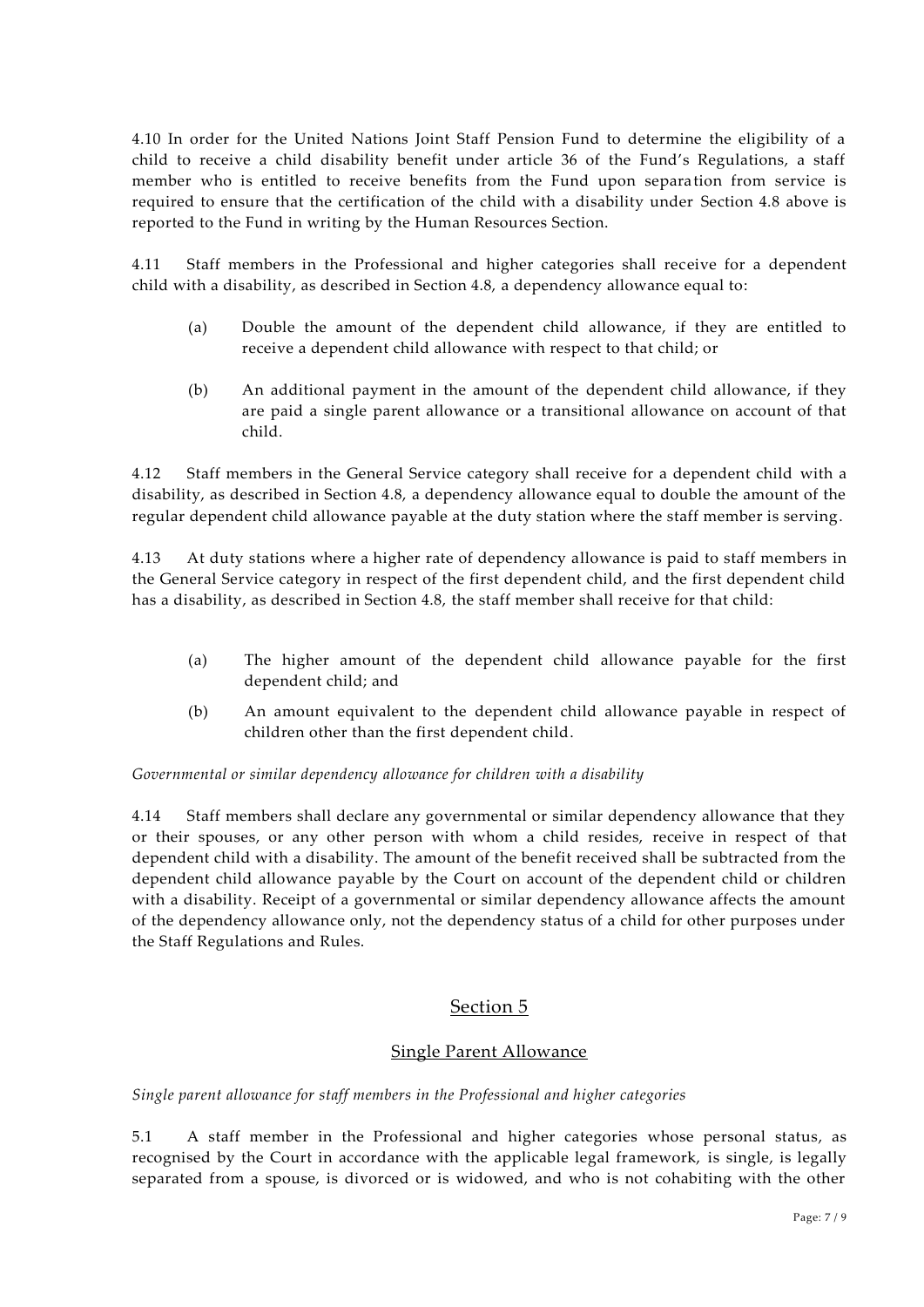custodial parent shall receive a single parent allowance in respect of a dependent child pursuant to Staff Rule 103.17 (a)(iv) and the criteria set out in Section 4 above.

5.2 A staff member who claims a single parent allowance and who receives financial support in respect of the dependent child must notify the Human Resources Section of the receipt of the financial support and certify that this financial support does not exceed the higher of:

- (a) The lowest entry level of the United Nations General Service gross salary scale in force on 1 January of the year concerned at the staff member's duty station. In duty stations where more than one salary scale is in force, the most recently issued salary scale shall apply for determining the threshold amount; and
- (b) The gross salary for the lowest entry level in force on 1 January of the year concerned at the base of the salary system, i.e. G-2, step 1, for New York.

5.3 When it is determined that a staff member in the Professional and higher categories meets the eligibility criteria of a single parent pursuant to Section 5.1, the single parent allowance, equivalent to six (6) per cent of net remuneration (net base salary and post adjustment), shall be paid in respect of the first dependent child, *in lieu* of the dependent child allowance.

*Adjusted single parent allowance for staff members in the Professional and higher categories*

5.4 An adjusted single parent allowance in respect of the dependent child may be paid to staff members recognised as single parents by the Court pursuant to Section 5.1 above when the financial support received in respect of the dependent child does not exceed the sum of:

- (a) The applicable amount established under Section 5.2; plus
- (b) The amount of the single parent allowance that would have been paid if the amount of the financial support did not exceed the limit set out in Section 5.2.

5.5 The adjusted single parent allowance shall be equal to the amount by which the sum of the financial support limit as set out in Section 5.2 plus the single parent allowance exceeds the amount of financial support received in respect of the dependent child.

# Section 6

### Secondary Dependant

6.1 "Secondary dependant" refers to the father, mother, brother or sister of a staff member, for whom the staff member provides one half or more of their financial support corresponding to at least twice the amount of the dependency allowance. Pension income, such as retirement and disability benefits, and earnings resulting solely from investments shall not be included in the computation of the overall financial support of a staff member's secondary dependant. If the secondary dependant is the staff member's brother or sister, he or she must fulfil the same age and school attendance requirements established for a dependent child set out in Section 4.1, unless the brother or sister is recognised as having a disability in accordance with Section 4.8.